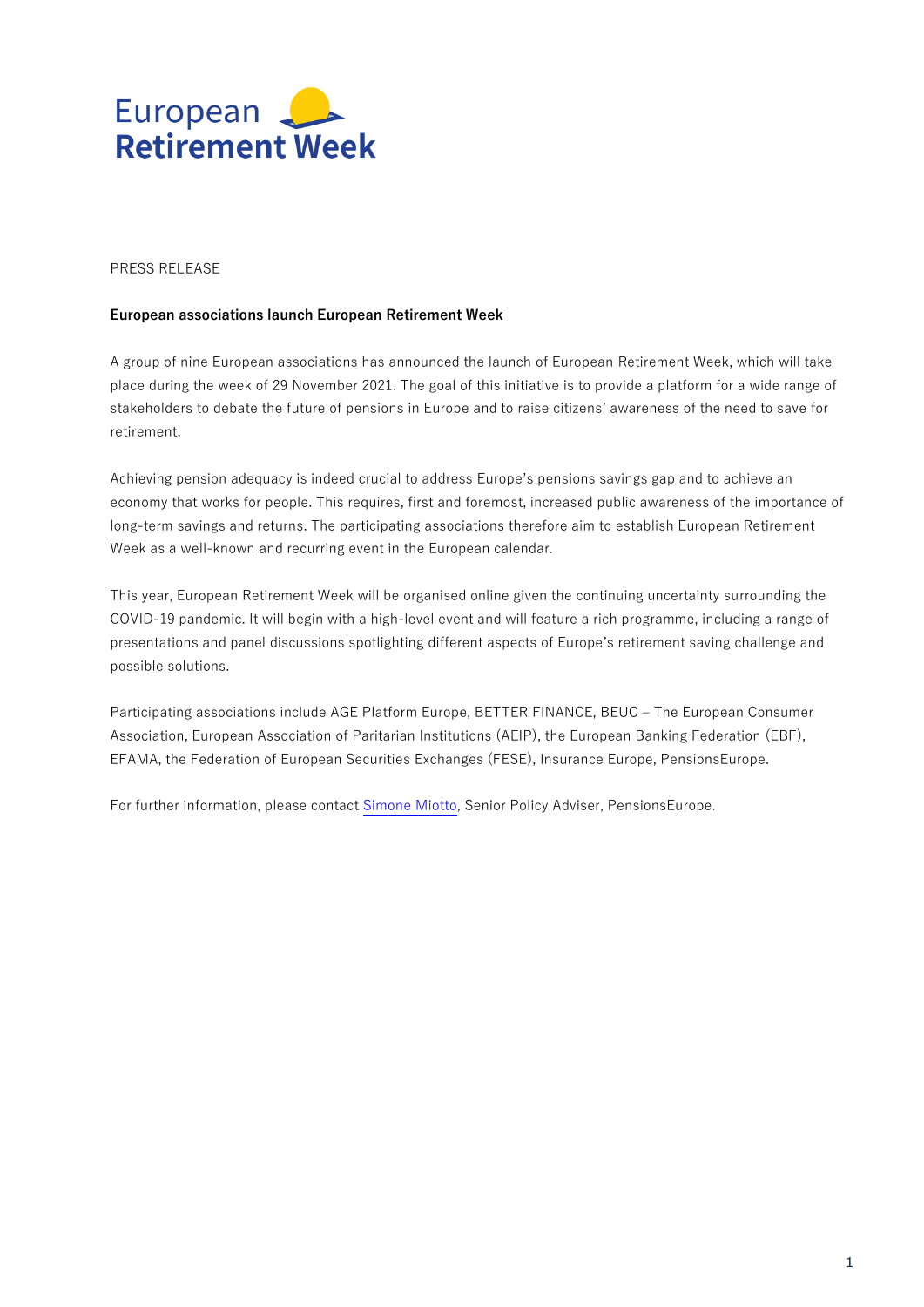

## **Participating associations**

| <b>Platform Europe</b> | AGE Platform Europe is a European network of non-profit organisations of and<br>for people aged 50+, which aims to voice and promote the interests of the 200<br>million citizens aged 50+ in the European Union (Eurostat, 2018) and to raise<br>awareness on the issues that concern them most. Our work focuses on a wide<br>range of policy areas that impact on older and retired people. These include<br>issues of anti-discrimination, employment of older workers and active ageing,<br>social protection, pension reforms, social inclusion, health, elder abuse,<br>intergenerational solidarity, research, accessibility of public transport and of the<br>build environment, and new technologies (ICT). |
|------------------------|-----------------------------------------------------------------------------------------------------------------------------------------------------------------------------------------------------------------------------------------------------------------------------------------------------------------------------------------------------------------------------------------------------------------------------------------------------------------------------------------------------------------------------------------------------------------------------------------------------------------------------------------------------------------------------------------------------------------------|
|                        | <b>BETTER FINANCE</b> , the European Federation of Investors and Financial                                                                                                                                                                                                                                                                                                                                                                                                                                                                                                                                                                                                                                            |
|                        | Services Users, is the public interest non-governmental organisation advocating<br>and defending the interests of European citizens as financial services users at<br>European level to lawmakers and the public in order to promote research,<br>information and training on investments, savings and personal finances. It is the<br>one and only European-level organisation solely dedicated to the representation<br>of individual investors, savers and other financial services users.                                                                                                                                                                                                                         |
|                        | BEUC is the umbrella group for 46 independent consumer organisations from 32                                                                                                                                                                                                                                                                                                                                                                                                                                                                                                                                                                                                                                          |
| BEU                    | countries. Our main role is to represent them to the EU institutions and defend<br>the interests of European consumers. Our acronym originates from our French<br>name, 'Bureau Européen des Unions de Consommateurs'. Our daily work<br>involves making sure the EU takes policy decisions that improve the lives of<br>consumers. This covers a range of topics including competition, consumer<br>rights, digital rights, energy, redress and enforcement, financial services, food,<br>health, safety, sustainability and trade policy.                                                                                                                                                                           |
|                        | Founded in 1996, the European Association of Paritarian Institutions - AEIP                                                                                                                                                                                                                                                                                                                                                                                                                                                                                                                                                                                                                                           |
|                        | is a Brussels-based advocacy organization, representing Social Protection<br>Institutions established and managed by employers and trade unions on a joint<br>basis within the framework of collective agreements. The Association has 15<br>Associate and Affiliate members - all leading large and medium-sized Social<br>Protection Institutions, from 11 European countries, as well as 13 Task Force<br>Members from 4 European countries. All AEIP members are not-for-profit<br>organizations.                                                                                                                                                                                                                 |
|                        | The European Banking Federation is the voice of the European banking sector,                                                                                                                                                                                                                                                                                                                                                                                                                                                                                                                                                                                                                                          |
|                        | bringing together national banking associations from across Europe. The<br>federation is committed to a thriving European economy that is underpinned by<br>a stable, secure and inclusive financial ecosystem, and to a flourishing society<br>where financing is available to fund the dreams of citizens, businesses and<br>innovators everywhere. For more information visit www.ebf.eu. Twitter handle:<br>@EBFeu                                                                                                                                                                                                                                                                                                |